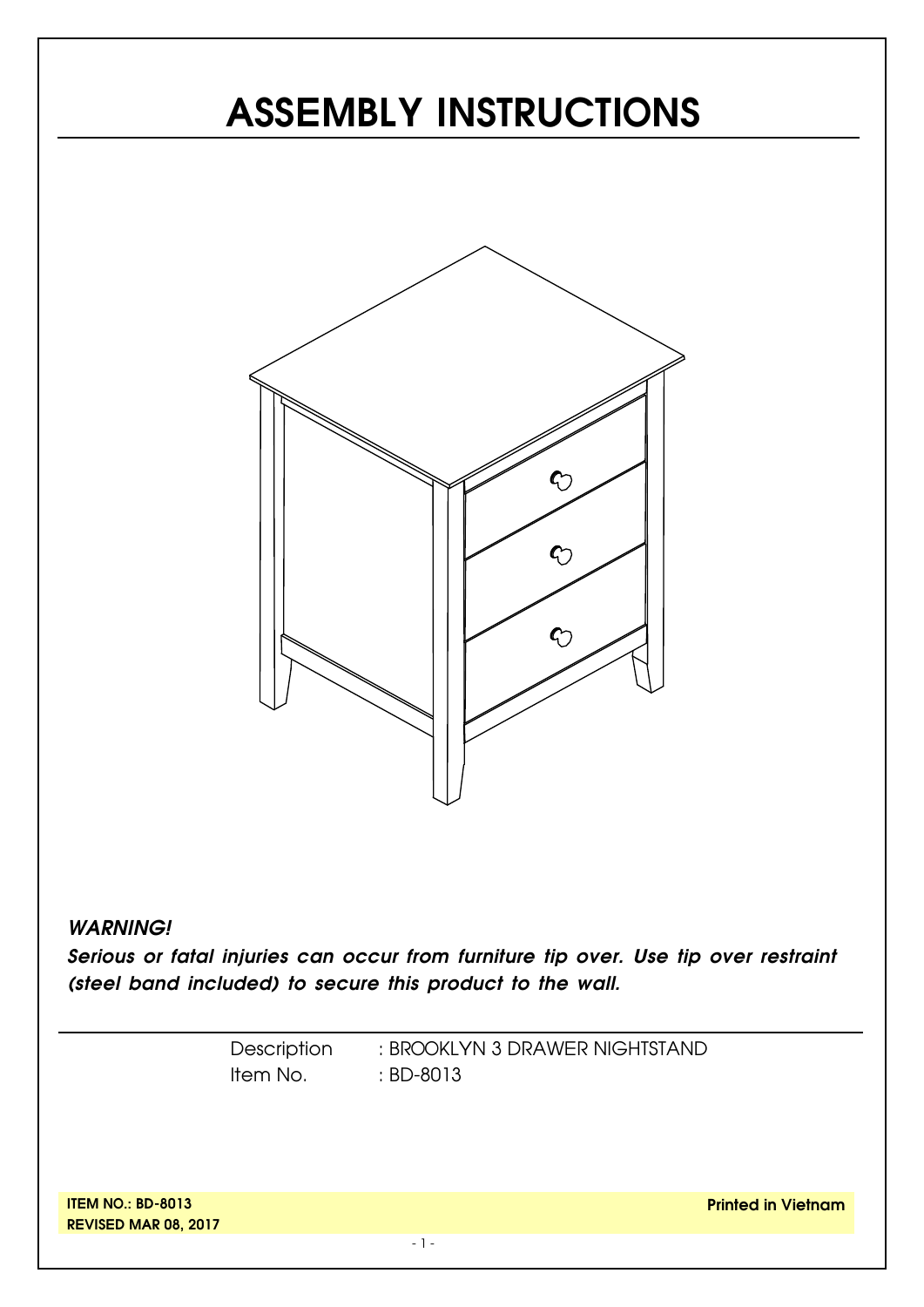#### **BEFORE ASSEMBLY**

Thank you for purchasing this quality product. This product has been designed for easy assembly and constructed for durability. All parts were checked prior to packaging to insure quality. Prior to beginning assembly, however, make sure all parts and hardware are included and free of obvious defect. If a part is missing or defective, please contact the store where purchased. If hardware is missing, or you need help with assembly, please call toll free 888-944-8396.

#### **IMPORTANT NOTE:**

- Place all wooden parts on a clean and smooth surface such as a rug or carpet to avoid the parts from being scratched.
- Remove all wrapping material, including staples & packing straps before you start to assemble.
- DO NOT tighten all screws and bolts until completely assembled.
- Keep all hardware parts out of reach of children.

#### **WARNING:**

Long exposure to rubber or soft plastic may cause a chemical reaction and damage the finish of your product. Protect the surface of the product with cloth if you are using any product with rubber feet or base.

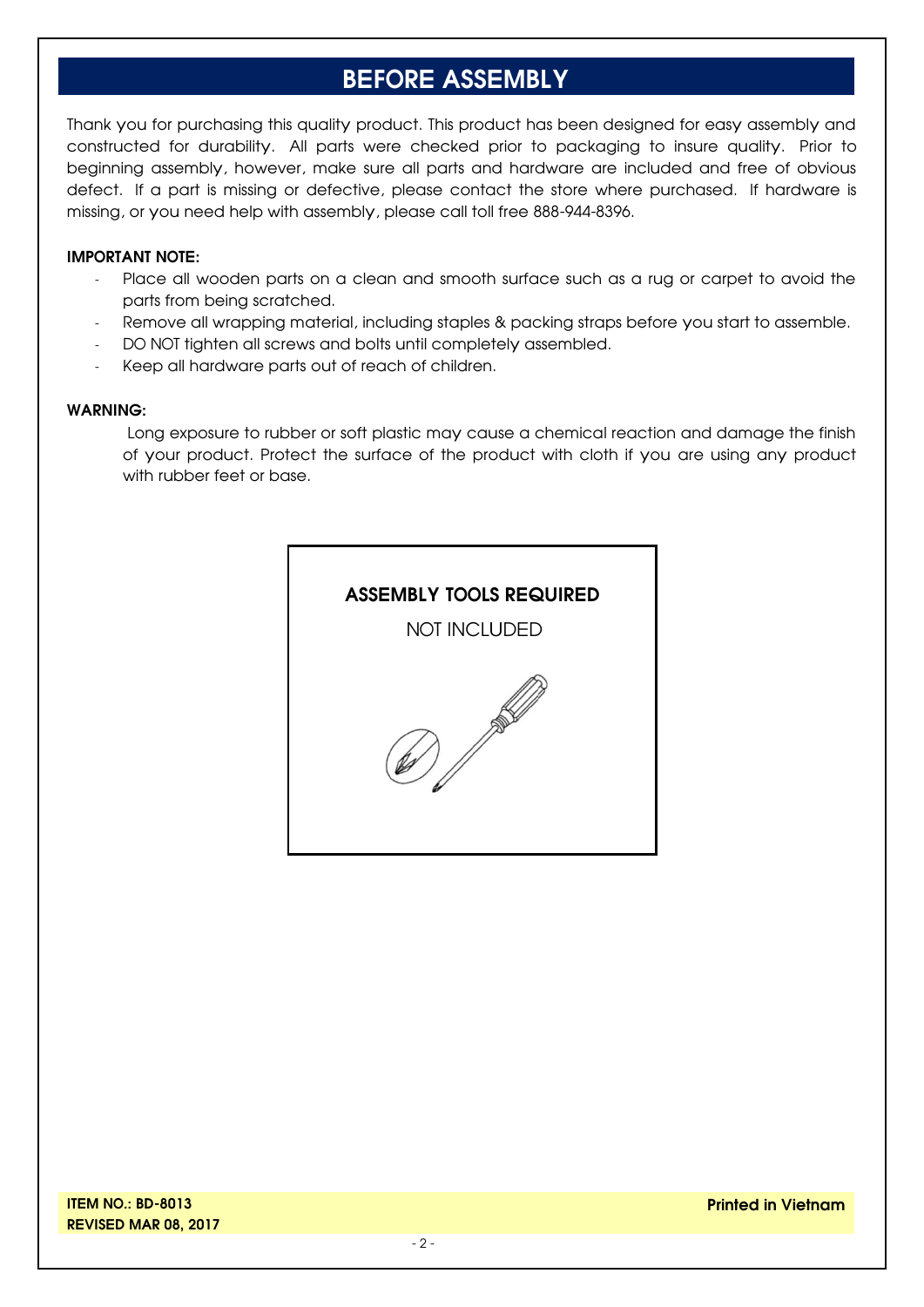### **PART LIST**

When unpacking, please be careful not to discard any parts with the packaging. Before continuing, please make sure you have the following parts:

| NO          | Description                     | Qty            | Sketch | <b>NO</b>          | Description                     | Qty            | Sketch |
|-------------|---------------------------------|----------------|--------|--------------------|---------------------------------|----------------|--------|
| A           | Top                             | 1              |        | $\, {\bf B}$       | Side panel<br>$(L-R)$           | $\overline{2}$ |        |
| $\mathbf c$ | <b>Bottom panel</b>             | 1              |        | D                  | <b>Back panel</b>               | $\mathbf{I}$   |        |
| E           | Upper<br>Drawer front           | $\mathbf{I}$   |        | F                  | Upper<br>Drawer side<br>$(L-R)$ | $\sqrt{2}$     |        |
| $\mathbf G$ | Upper<br>Drawer back            | $\mathbf{I}$   |        | $\pmb{\mathsf{H}}$ | Lower<br>Drawer front           | $\overline{2}$ |        |
| J.          | Lower<br>Drawer side<br>$(L-R)$ | $\sqrt{4}$     |        | $\mathsf J$        | Lower<br>Drawer back            | $\overline{2}$ |        |
| $\mathsf K$ | Drawer bottom                   | $\mathfrak{S}$ |        |                    |                                 |                |        |

**ITEM NO.: BD-8013 REVISED MAR 08, 2017**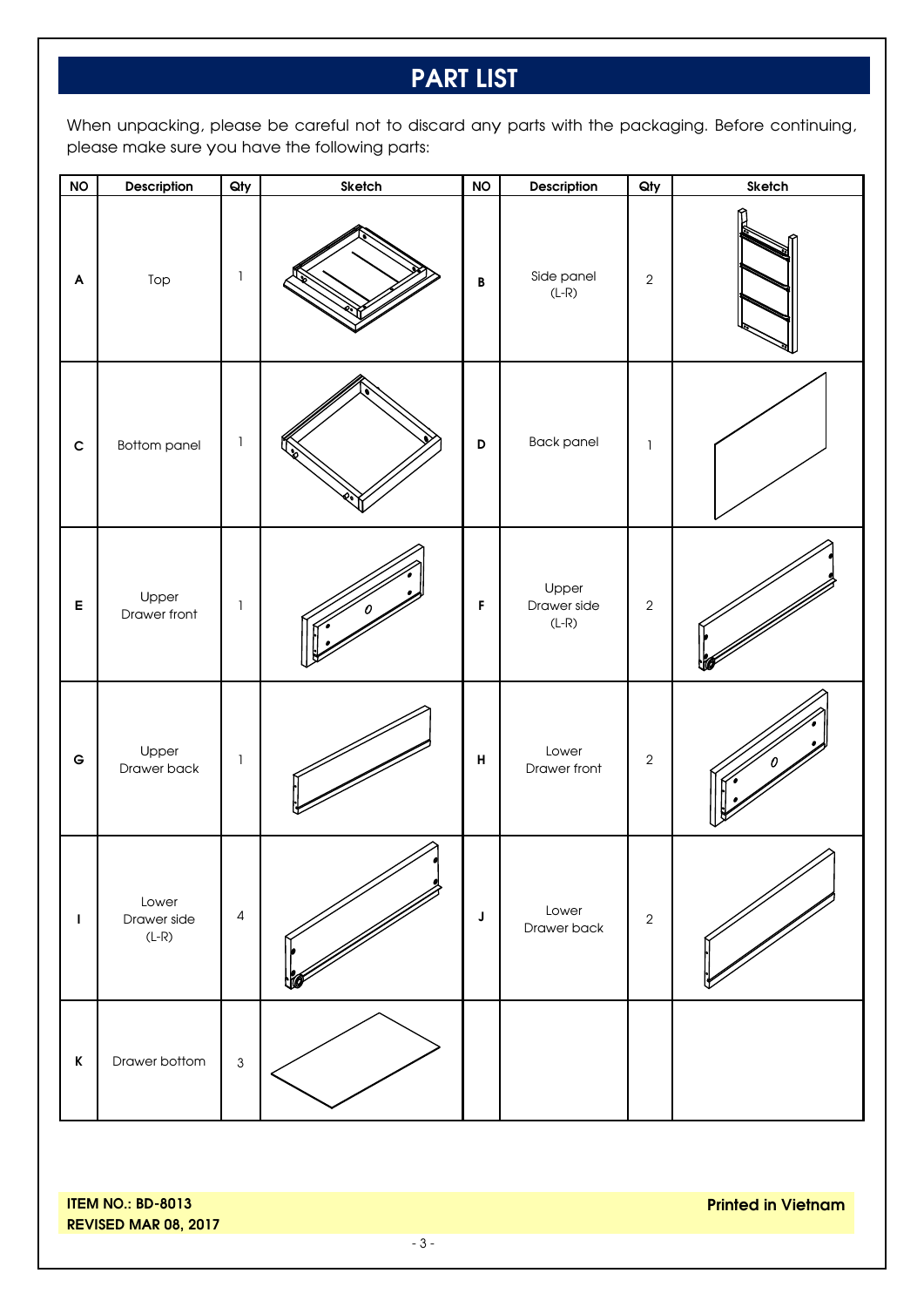## **HARDWARE LIST**

When unpacking, please be careful not to discard any parts with the packaging. Before continuing, please make sure you have all of the following hardware:

| <b>NO</b> | Description                                                                                  | Qty            | Sketch     | <b>NO</b>               | Description                                                         | Qty | Sketch |
|-----------|----------------------------------------------------------------------------------------------|----------------|------------|-------------------------|---------------------------------------------------------------------|-----|--------|
| L         | <b>Bolt</b><br>(M6 x 30mm)                                                                   | 8              | mmmmm<br>0 | $\overline{\mathbf{2}}$ | Spring washer<br>$(\Phi6.5 \times 11$ mm)                           | 8   |        |
| 3         | Flat washer<br>$(46.5 \times 13 \text{mm})$                                                  | 8              |            | $\overline{\mathbf{4}}$ | Long screw<br>(M4 x 35mm)                                           | 26  |        |
| 5         | Wooden knob<br>$(\Phi30 \times 30 \text{mm})$                                                | 3              |            | 6                       | Pan head screw<br>*Metal knob: (M4x22mm)<br>*Wooden knob: (M4x25mm) | 3   | mmmmm  |
|           | <b>METAL KNOB</b><br>$(430 \times 25)$ mm)<br><b>GOES WITH FINISHED</b><br><b>ITEM ONLY.</b> | 3              |            | $\overline{7}$          | Allen key<br>(M4 x 30mm x 110mm)                                    | I   |        |
| 8         | Steel band                                                                                   | $\overline{2}$ |            | 9                       | Short screw<br>(M3.5 x 15mm)                                        | 4   | sttta  |

#### **NOTE: WARNING LABEL (INCLUDED)**

# **WARNING**

Serious or fatal crushing injuries or can occur from furniture tipover. To help prevent tipover:

- . Install tipover restraint provided.
- . Place heaviest items in the lowest drawers.
- . Unless specifically designed to accommodate

do not set TVs or other heavy objects on top of this product.

Never allow children to climb or hang on the drawers, doors or shelves.

. Never open more than one drawer at a time.

Use of tipover restraints may only reduce, but not eliminate, the risk of tipover.

This is permanent label. Do not remove.

**ITEM NO.: BD-8013 REVISED MAR 08, 2017**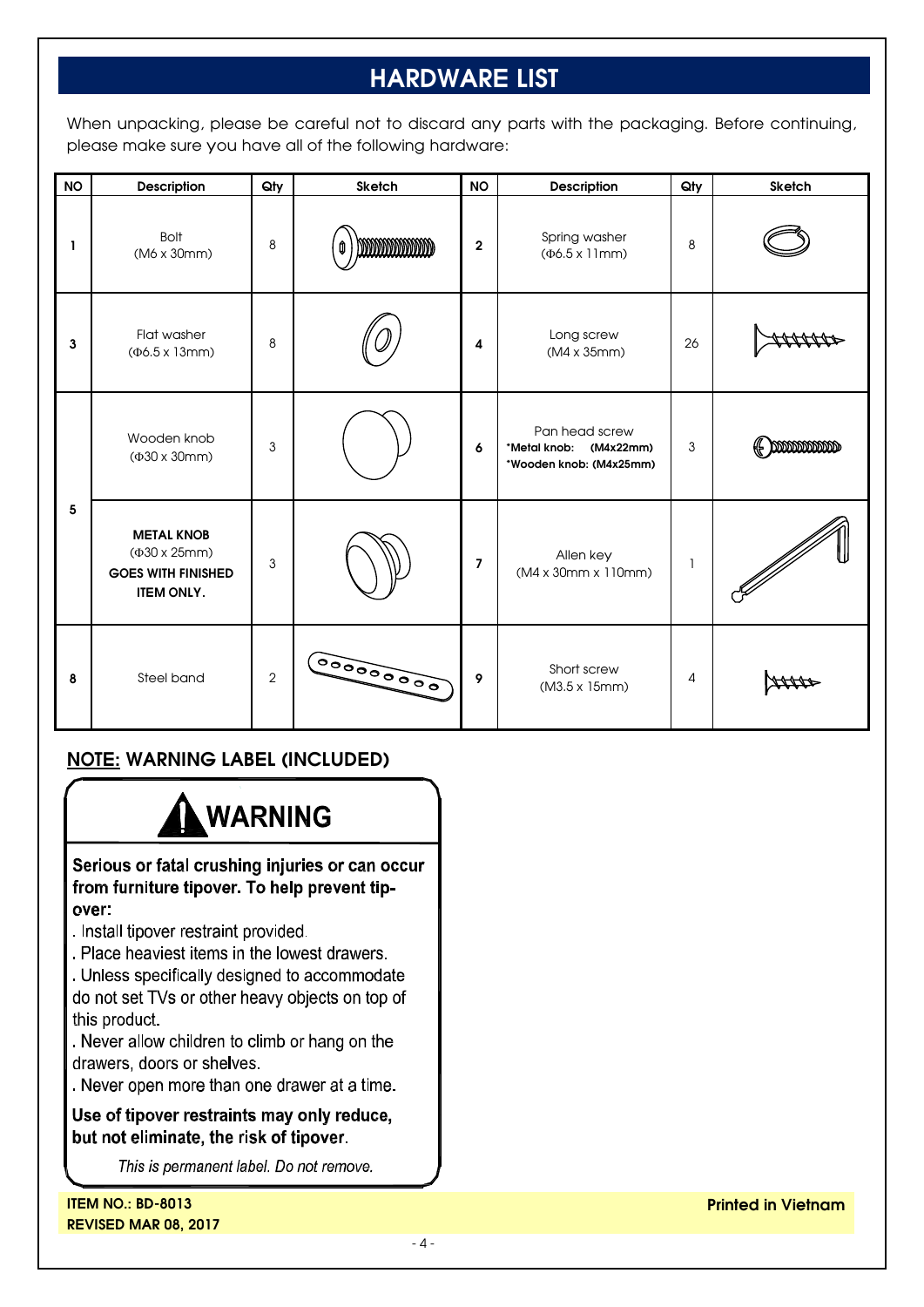Attach top (A) and bottom panel (C) to side panel (B) with bolts (1), and washers (2) and (3) as shown below. Tighten with Allen key (7).

Slide back panel (D) into the grooves as shown below.



## **STEP 2**

Attach bottom panel (C) and top (A) to the other side panel (B) with bolts (1), and washers (2) and (3), as shown below. Tighten with Allen key (7).

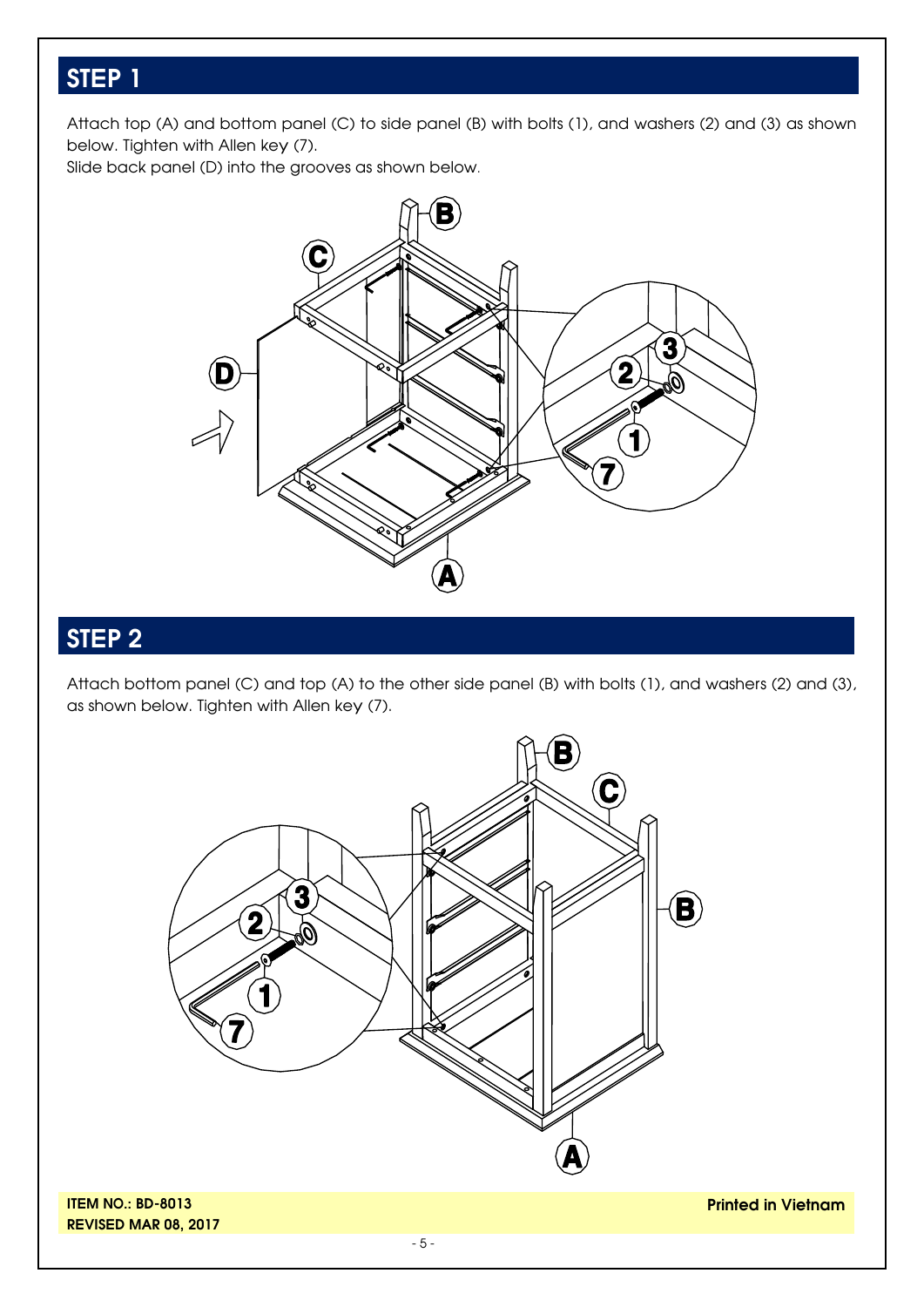Attach drawer sides (F) to drawer front (E) with screws (4) as shown below. Tighten with a screwdriver. Insert drawer bottom (K) into the grooves at bottom of drawer sides (F) and drawer front (E) as shown below.



#### **STEP 4**

Attach drawer back (G) to drawer sides (F) with screws (4) as shown below. Tighten with a screwdriver.



### **STEP 5**

Attach knob (5) to front of drawer with pan head screw (6) as shown below. Tighten with a screwdriver. Carefully put the drawer into the unit.



**ITEM NO.: BD-8013 REVISED MAR 08, 2017**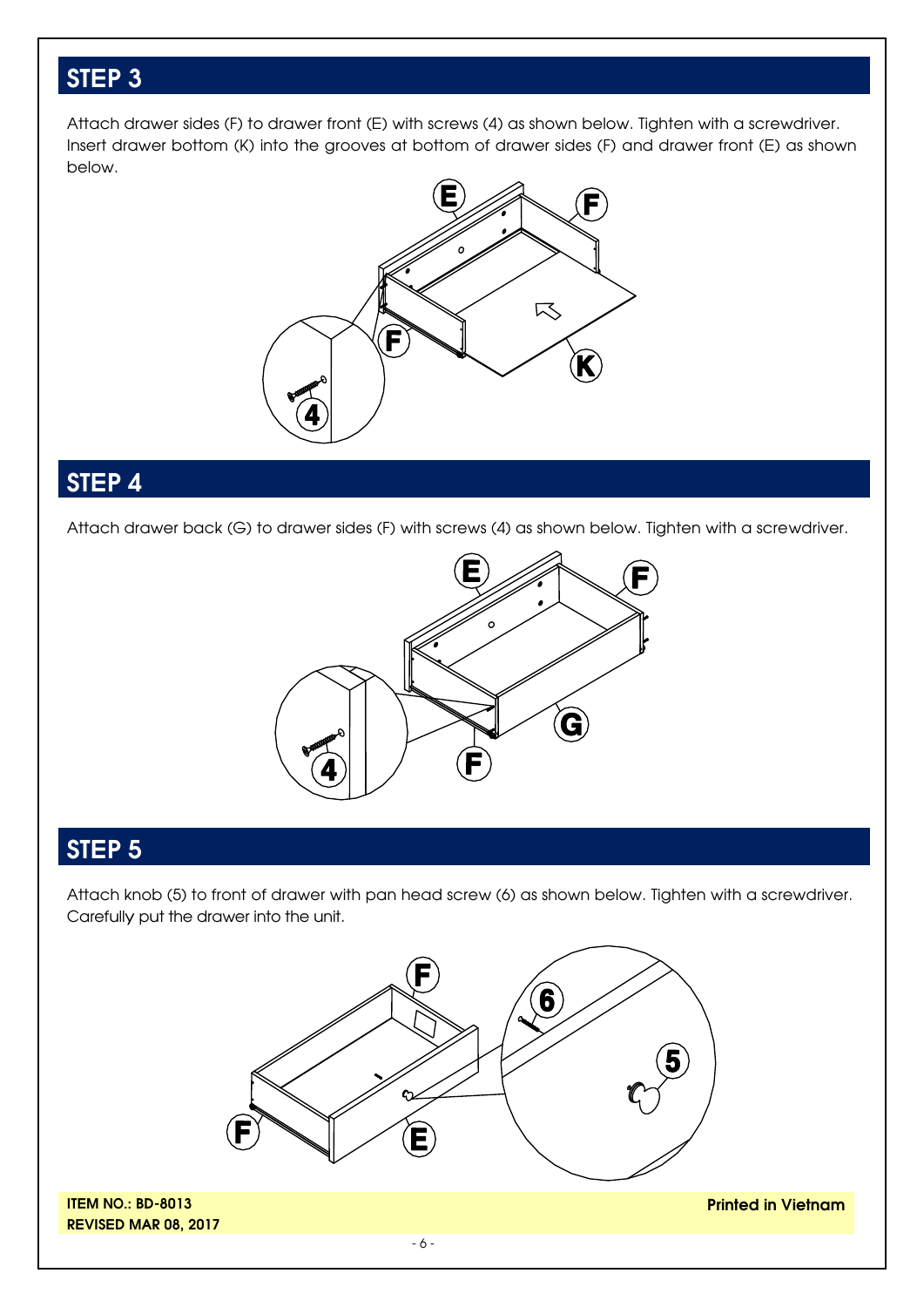Attach drawer sides (I) to drawer front (H) with screws (4) as shown below. Tighten with a screwdriver. Insert drawer bottom (K) into the grooves at bottom of drawer sides (I) and drawer front (H) as shown below.



#### **STEP 7**

Attach drawer back (J) to drawer sides (I) with screws (4) as shown below. Tighten with a screwdriver.



#### **STEP 8**

Attach knobs (5) to front of drawers with pan head screws (6) as shown below. Tighten with a screwdriver. Carefully put the drawers into the unit.



**ITEM NO.: BD-8013 REVISED MAR 08, 2017**